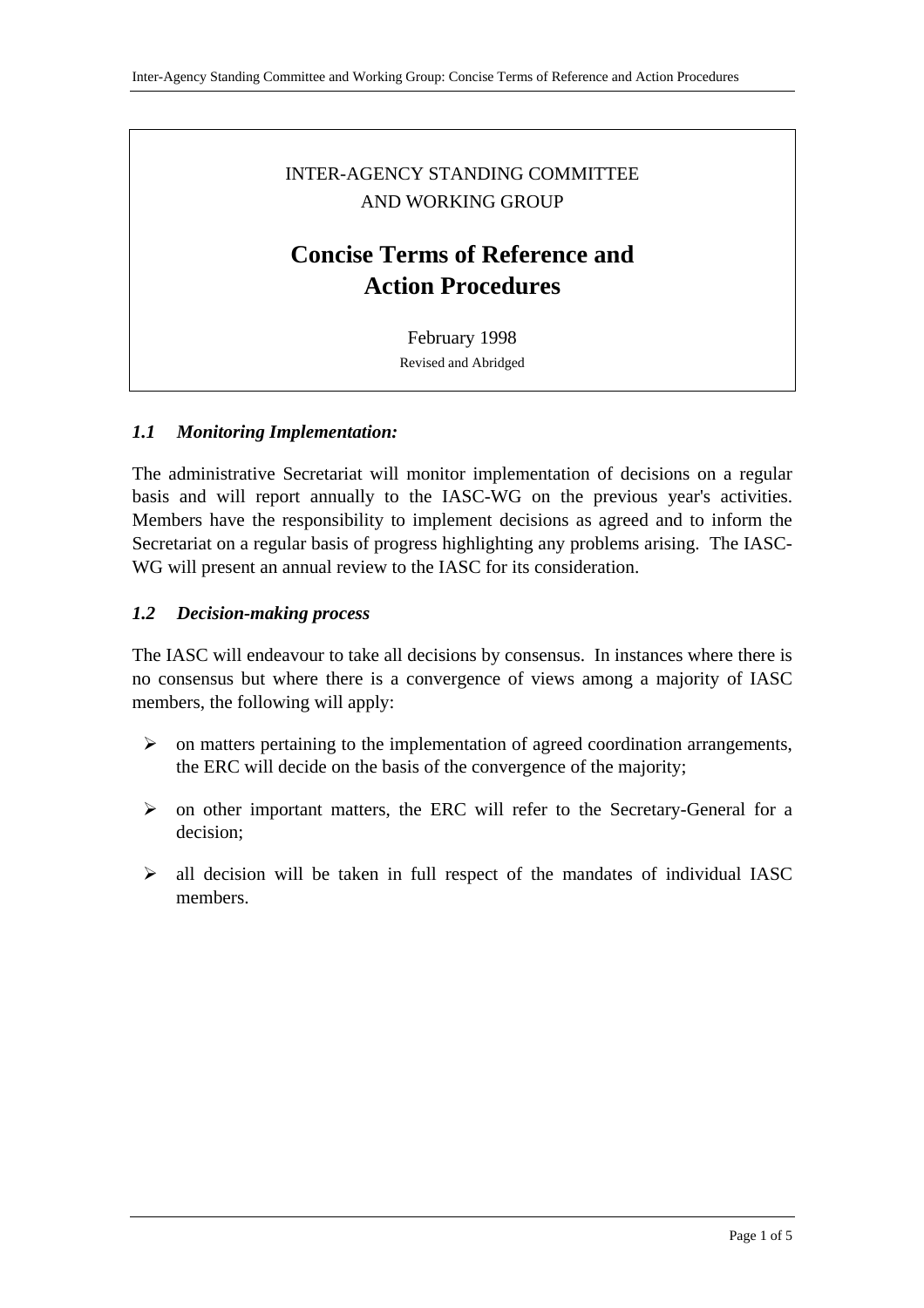# **II Action Procedures**

### *2.1 Frequency of Meetings:*

- $\triangleright$  The IASC will meet every 6 months.
- The IASC-WG will meet every 2 months and will meet once a year for an extended meeting to agree on an annual work plan.
- Extraordinary meetings of the IASC and IASC-WG may be called at the initiative of any member and may take place via video-conferencing or other available media as appropriate.

#### *2.2 The Agenda:*

The annual agenda will be discussed and approved by the WG at its annual extended meeting. It will then be endorsed by the IASC. On this basis, a work plan for the year will be drafted. Progress on the Work plan will form the agenda for each meeting of the IASC and WG. An urgent agenda item may be suggested by any member for either a scheduled meeting or an extraordinary meeting in consultation with the relevant Chair. In that case, substantiating information should be provided by the requesting member.

#### *2.3 Background Papers:*

The responsibility for the preparation of background papers lies with all members and will be allocated by the Working Group at the extended annual meeting according to expertise. Papers will be submitted to the Secretariat for circulation **not less than 10 working days prior to a meeting** except in cases of extreme urgency. Papers will be expected to include a summary of the issues raised and options and recommendations for the consideration of the IASC or IASC-WG.

#### *2.4 Action Points and Summary Records*

All formal meetings of the IASC and IASC-WG will be minuted and Action Points and Summary Records will be produced by the administrative Secretariat. The Action Points agreed at the meeting will always indicate deadlines and responsibility for implementation.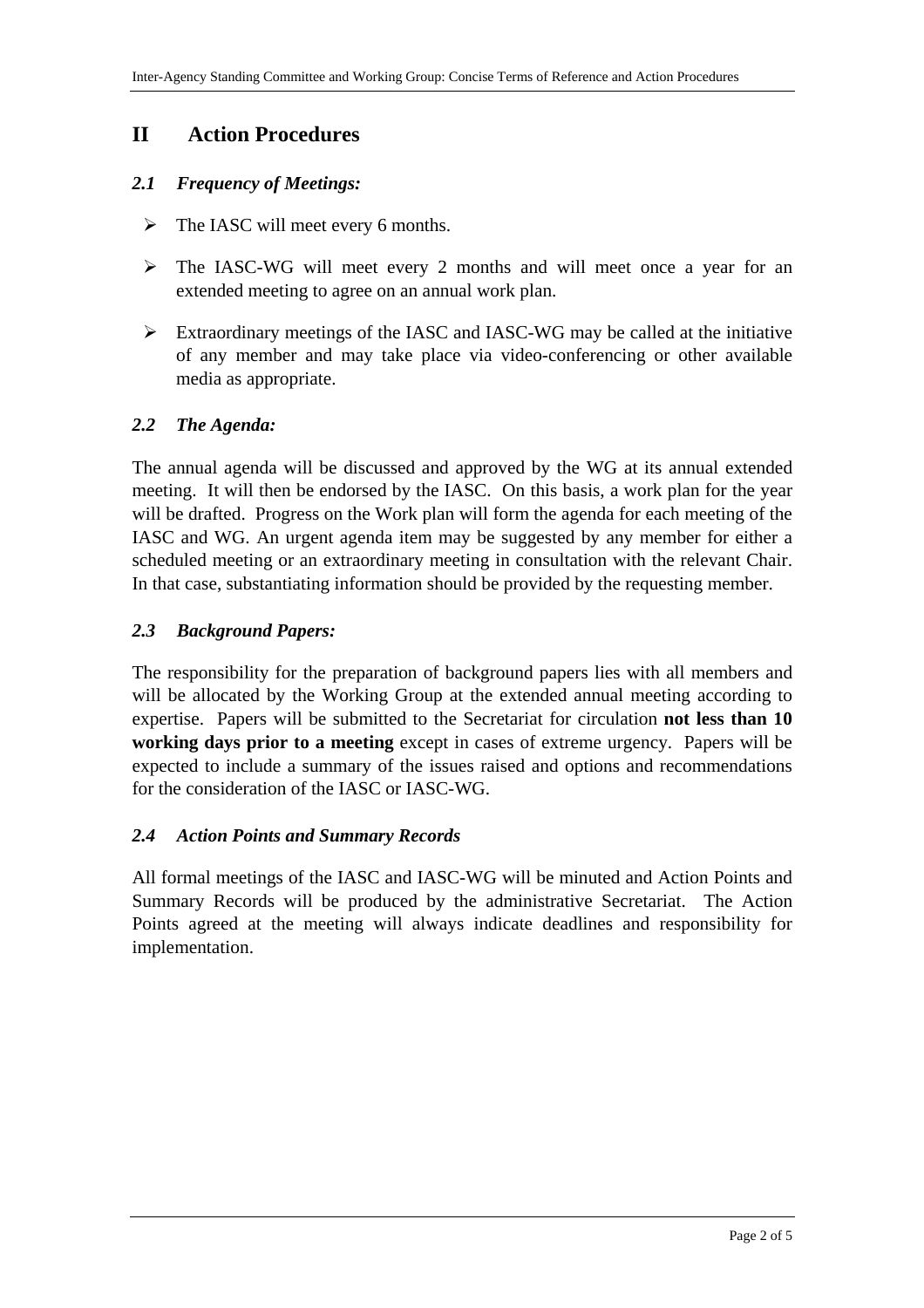# **III Terms of Reference of the Inter-Agency Standing Committee, its Working Group and the Administrative Secretariat**

### *3.1 Introduction*

The Inter-Agency Standing Committee (IASC) was established in June 1992 in response to General Assembly Resolution 46/182 to serve as the primary mechanism for inter-agency coordination relating to humanitarian assistance in response to complex and major emergencies under the leadership of the Emergency Relief Coordinator.

## *3.2 Structure and Composition*

The members of the IASC are the heads or their designated representatives of the UN operational agencies  $(UNDP<sup>11</sup>, UNICEF, UNHCR, WFP, FAO, WHO)$ . In addition, there is a standing invitation to IOM,  $ICRC<sup>22</sup>$ , IFRC<sup>2</sup>, UNHCHR and the Representative of the Secretary-General on IDPs. The NGO consortia ICVA, InterAction and SCHR are also invited on a permanent basis to attend. The IASC is chaired by the ERC.

The IASC may also invite, on an ad hoc basis, representatives of specialized organizations.

The IASC may review its membership each year.

The members will also be represented at the Working Group level (IASC-WG) by Senior Management (Director of Emergency Division or comparable entities). The IASC-WG is chaired by the Director, DHA-Geneva.

The IASC-WG will, upon request of the IASC, or as required, establish Task Forces to assist in developing policy or operational guidelines for relief interventions as well as their interface with rehabilitation and developmental processes. These Task Forces may be emergency-specific or focus on a particular policy issue. The Terms of Reference for each Task Force will be determined by the IASC-WG and progress will be monitored by the IASC-WG.

The Department of Humanitarian Affairs will provide secretariat support to the IASC, its Working Group and its designated Task Forces, particularly through an administrative Secretariat. This unit will be responsible for providing technical support and servicing of meetings of the IASC and its Working Group as well as monitoring the implementation of the decisions of the IASC.

 $\overline{a}$ 

<sup>1</sup> UNV is present at the IASC-WG meetings.

<sup>2</sup> As Standing Invitees, the ICRC and the IFRC keep their independence towards policy statements issued by the IASC and its subsidiary bodies.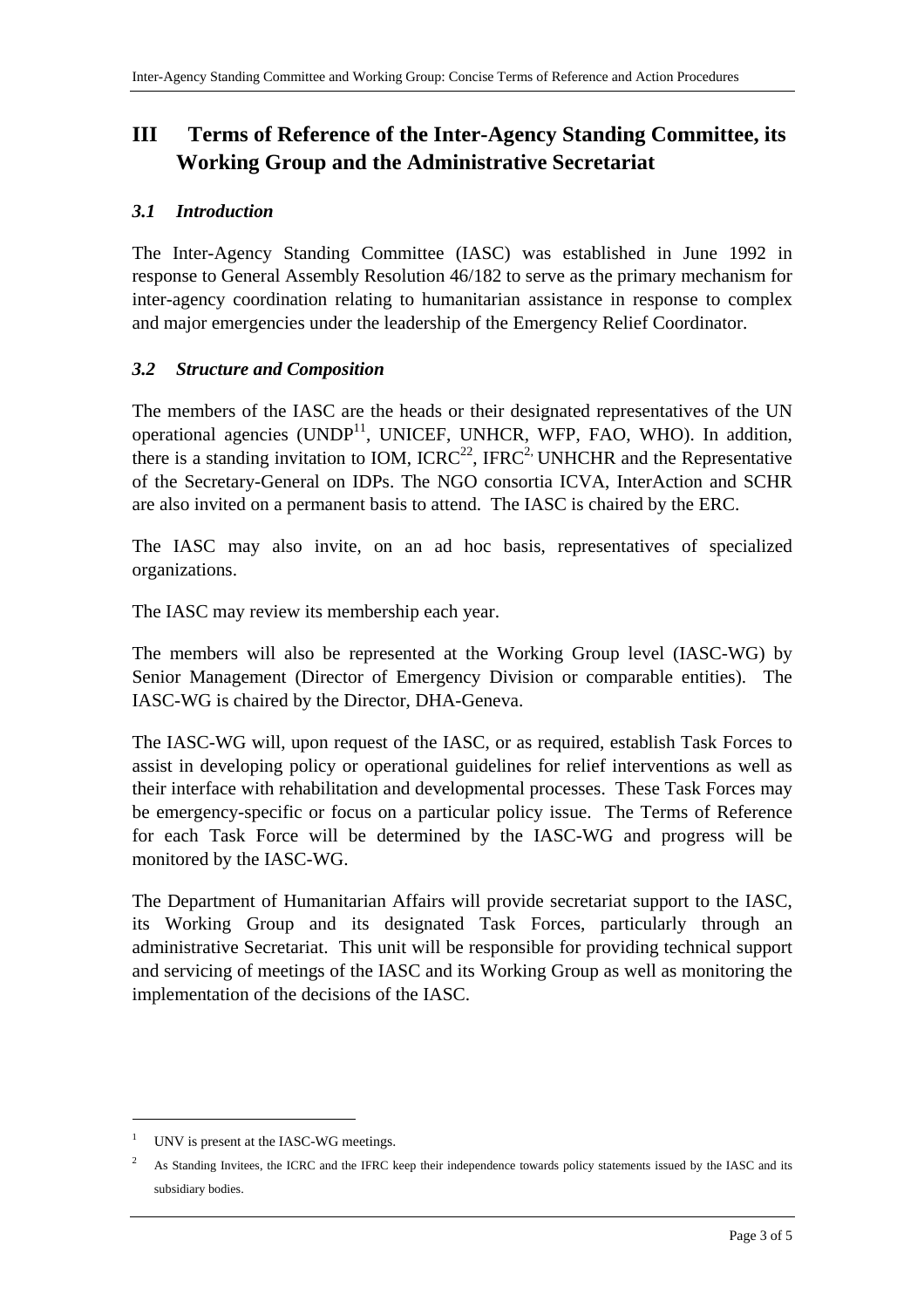#### *3.3 Objectives and Principles*

The primary objectives of the IASC in complex and major emergencies are as follows:

- $\triangleright$  to develop and agree on system-wide humanitarian policies;
- $\triangleright$  to allocate responsibilities among agencies in humanitarian programmes;
- $\triangleright$  to develop and agree on a common ethical framework for all humanitarian activities;
- $\triangleright$  to advocate common humanitarian principles to parties outside the IASC;
- $\triangleright$  to identify areas where gaps in mandates or lack of operational capacity exist;
- $\triangleright$  to resolve disputes or disagreement about and between humanitarian agencies on system-wide humanitarian issues.

In so doing, five key principles will be observed:

- 1. **Respect for Mandates**: that decisions of the IASC will not compromise members with respect to their own mandates
- 2. **Ownership**: that all members have an equal ownership of the Committee and its subsidiary bodies
- 3. **Subsidiarity**: that decisions will be taken at the lowest appropriate level
- 4. **Overall Objective**: that the ultimate objective of any decision should be that of improved delivery of humanitarian assistance to the affected population
- 5. **Impartiality of the Secretariat**: that the IASC will be serviced by the administrative Secretariat that does not represent the interests of any one member.

## *3.4 Specific Responsibilities of the IASC, its Working Group and the administrative Secretariat*

The IASC will have responsibility for:

- $\triangleright$  making strategic policy decisions
- $\triangleright$  making major operational decisions
- $\triangleright$  arbitration where no consensus can be reached at the Working Group level